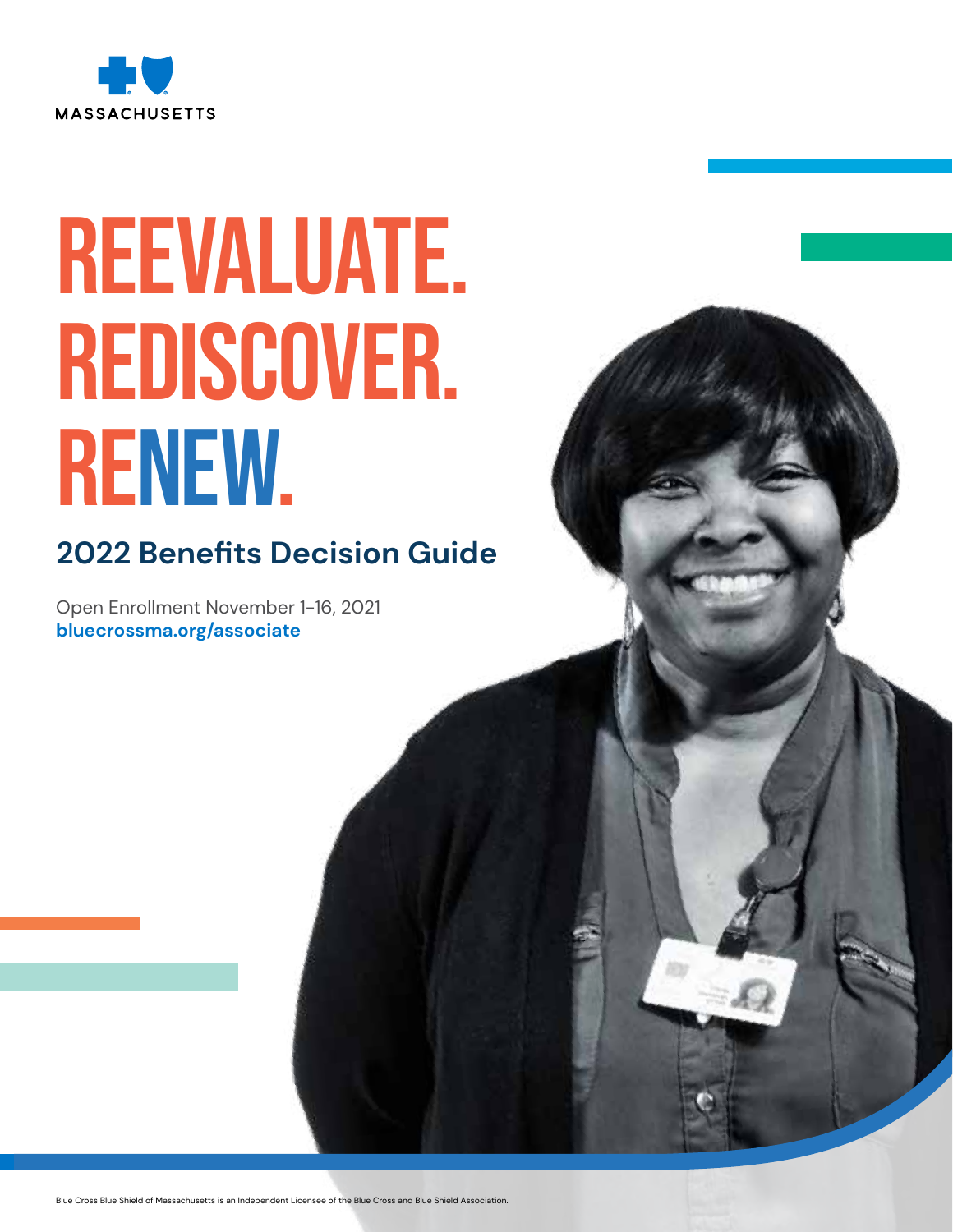| In the Spotlight for 2022                                | 3  |
|----------------------------------------------------------|----|
| Making Your Health Plan a Wellness Plan                  | 4  |
| Livongo for Diabetes                                     | 5  |
| Learn to Live                                            | 6  |
| <b>Financial Finesse</b>                                 | 7  |
| <b>Overview of Benefits</b>                              | 10 |
| <b>Medical and Financial Plans</b>                       | 12 |
| Blue Care Elect Saver-Choice with HSA (PPO Plan)         | 14 |
| <b>How Payments Work</b>                                 | 16 |
| <b>PPO Financial Accounts</b>                            | 17 |
| Network Blue® New England Deductible with HRA (HMO Plan) | 18 |
| <b>How Payments Work</b>                                 | 20 |
| <b>HMO Financial Accounts</b>                            | 21 |
| <b>Payment Details</b>                                   | 22 |
| <b>Medical Services Costs</b>                            | 23 |
| <b>Dental and Vision Coverage</b>                        | 24 |
| Life Insurance and Long-Term Disability                  | 26 |
| <b>Extras</b>                                            | 28 |
| Questions and Contact Information                        | 30 |
| Glossary                                                 | 31 |
|                                                          |    |

# TABLE OF CONTENTS

# IN THE SPOTLIGHT FOR 2022

# $|\mathcal{J}|$  plan rates

## **MEDICAL PLANS**

For associates earning over \$70K per year, rates will increase by 3.1% for both medical plans. For associates earning under \$70K per year, there will be no cost increase.

# **DENTAL AND VISION PLANS**

We're pleased to announce no rate increases for our Dental and Vision plans in 2022.

# **HEALTH FINANCIAL ACCOUNTS**

# **EMPLOYER CONTRIBUTIONS**

Health savings account (HSA) and health reimbursement arrangement (HRA) contributions from Blue Cross will remain the same for 2022 to help you offset costs.

# **FLEXIBLE SPENDING ACCOUNT (FSA) ROLLOVER**

If you elect a Health Care, Limited Purpose, or Dependent Care FSA for 2022, any unused funds will roll over from your 2021 balance.

## **\$0 COPAYS ON CERTAIN MEDICATIONS**

You can receive certain medications used to treat the following conditions at \$0 copay: blood pressure and heart conditions, high cholesterol, depression, diabetes, respiratory conditions, substance use disorder, and smoking cessation. If you choose the HMO plan, you'll be eligible for these \$0 copays when your coverage begins. If you choose the PPO plan, you must first meet your deductible due to IRS rules.

# **NEW! SAVINGS ON ELIGIBLE MEDICATIONS THROUGH PILLARRX**

We've partnered with PillarRx Consulting, an independent company, to bring you the Cost-Share Assistance Program. This program applies coupons from manufacturers of eligible medications when you fill your prescription, reducing your out-of-pocket cost to anywhere between \$0 and \$35. If you or a dependent is taking an eligible medication, a Care Team Coordinator from PillarRx will call you to help you enroll in the program.

Enroll Today **Get started at [bluecrossma.org/associate](http://bluecrossma.org/associate).**

# Virtual Open Enrollment Kick-Off Event

**Mark your calendars for November 3, 2021 at 12:00 p.m.** We'll be hosting a virtual session to review your benefit options and answer your questions live.

# **If You Don't Enroll, Here's What Will Happen**

**Here's what will carry over:** Medical, Dental, Vision, Disability, Life Insurance, HSA Contributions **Here's what won't carry over:** FSA Elections and Contributions. To open a Health Care, Limited Purpose, or Dependent Care FSA for 2022, you must elect one through Workday. If you do elect to renew your FSA, any remaining funds from your 2021 balance will roll over to 2022.

# $\Theta$  PHARMACY BENEFITS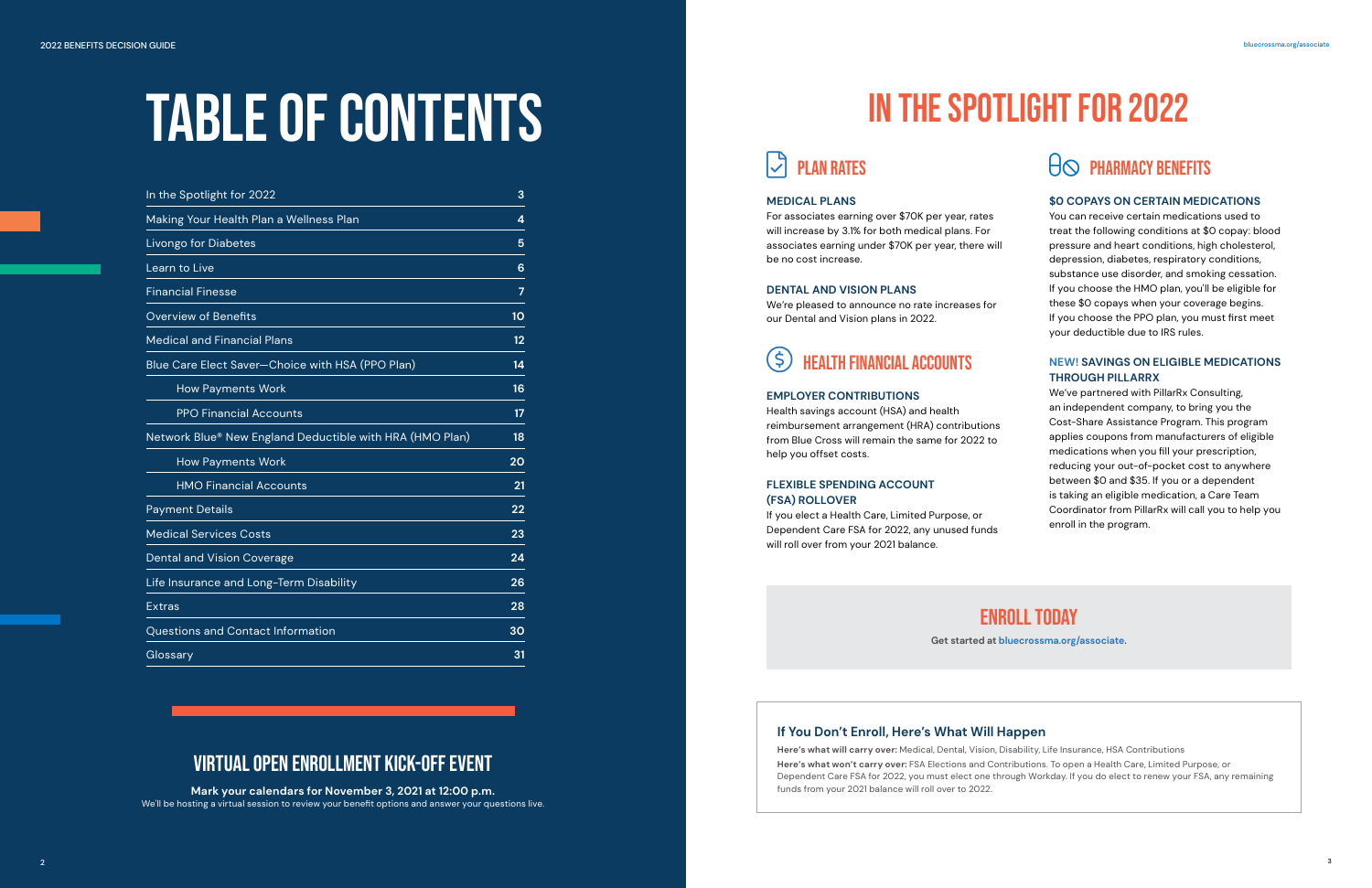# <span id="page-2-0"></span>Making Your Health Plan a Wellness Plan

**Our plans are built for overall wellness, with programs designed for a 360-degree view of your health.**

# DIABETES MANAGEMENT Made Easy

Let's highlight some of the 2022 benefits that can help support you physically, emotionally, financially, and socially.









# **Managing a chronic condition? Here's constant support.**

Livongo for Diabetes is a no-cost, innovative program that helps eligible members take control of their health. Here's how it works:

# SAVE UP TO \$720 ANNUALLY ON PRESCRIPTION SUPPLIES.\*



SHOW DIABETES WHO'S BOSS

# **SYNCED TO YOUR SMART DEVICE**

When you join, you get a Bluetooth®´-enabled blood glucose meter and access to the Livongo app, where you can see all the parts of your management plan in one place.



# **TIMELY SUPPORT**

Livongo offers live, one-on-one coaching from certified diabetes educators whenever you need it, and real-time insights and feedback on your progress.



# **NO-COST BENEFITS**

Get unlimited testing strips and lancets delivered right to your door, plus personalized programs built by Livongo—all at no cost to you.



**Learn more at [join.livongo.com.](http://join.livongo.com)**

\*Calculation: Tier 2 copay x 12 months x 2 for the cost of lancets and strips.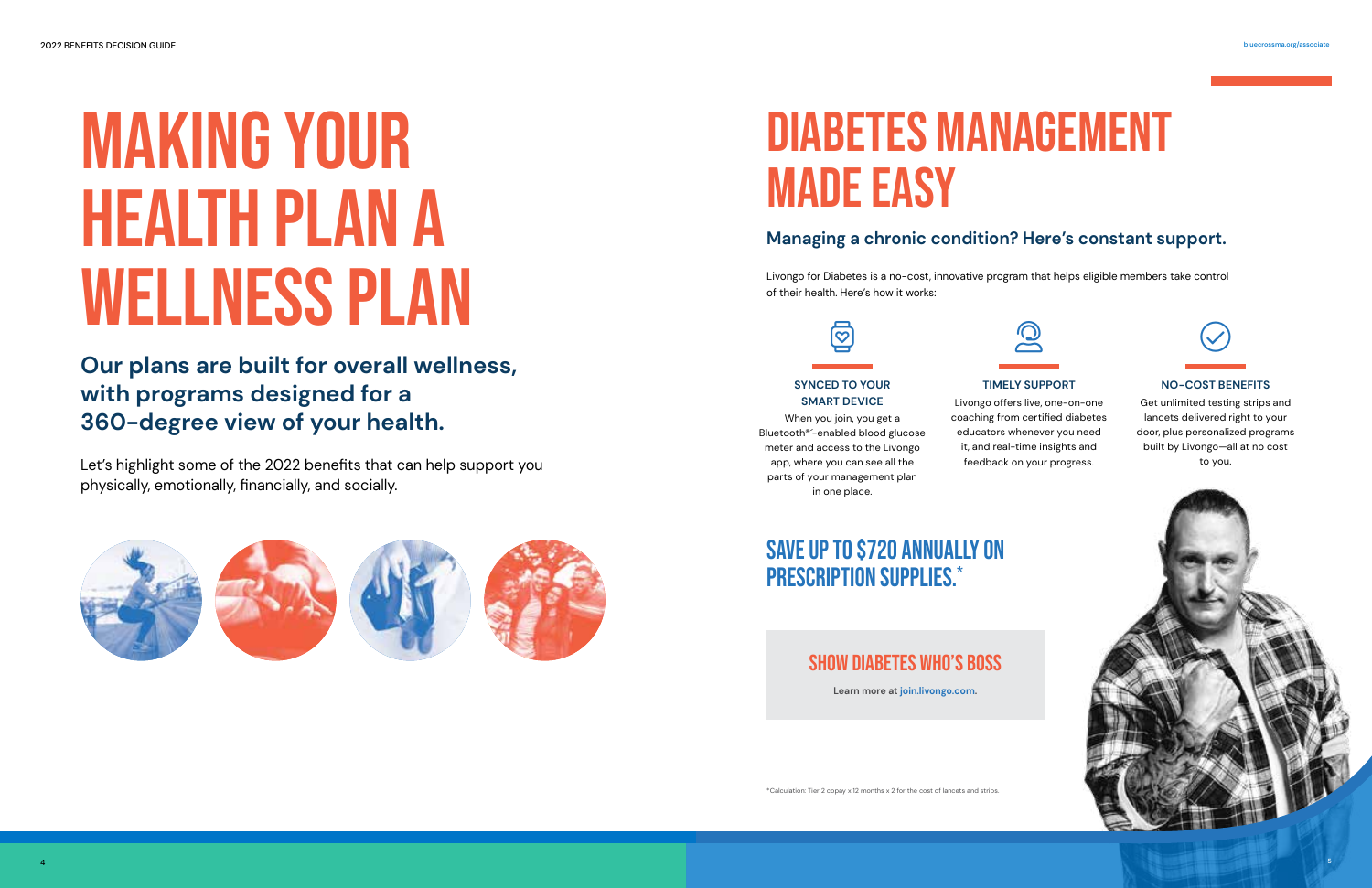# <span id="page-3-0"></span>Keeping Mental Health Top of Mind

# **Learn to Live, your no-cost, online mental health tool, is here.**

Learn to Live is a judgment-free way to assess and explore your feelings, thoughts, emotions, and mind.\* Designed by mental health specialists, the tool can be used as often as you like with programs to support:

# A Little Finesse for YOUR FINANCES



#### \*Learn to Live is available to Blue Cross associates and family members age 13 or older.

**Get unbiased financial guidance at no cost to you with Financial Finesse.**

# KEEPING YOUR BOTTOM LINE TOP OF MIND

Learn how to be financially fit with help from Financial Finesse, an independent financial wellness company. Their coaches can help you create a personalized action plan to achieve your financial goals, including:





# **GROWING YOUR INVESTMENTS**



**RETIRING COMFORTABLY**



# Improve Your Financial Health

**Visit [ffhub.com/thrive](http://ffhub.com/thrive) for additional resources, including webinars and a Financial Wellness Assessment. To talk with a Financial Coach, call 1-833-224-5233, Monday to Friday, 9:00 a.m. to 8:00 p.m. ET.**

# Take the 7-minute assessment

**Sign up at [learntolive.com/partners](http://learntolive.com/partners) and enter code: BCBSMA.**

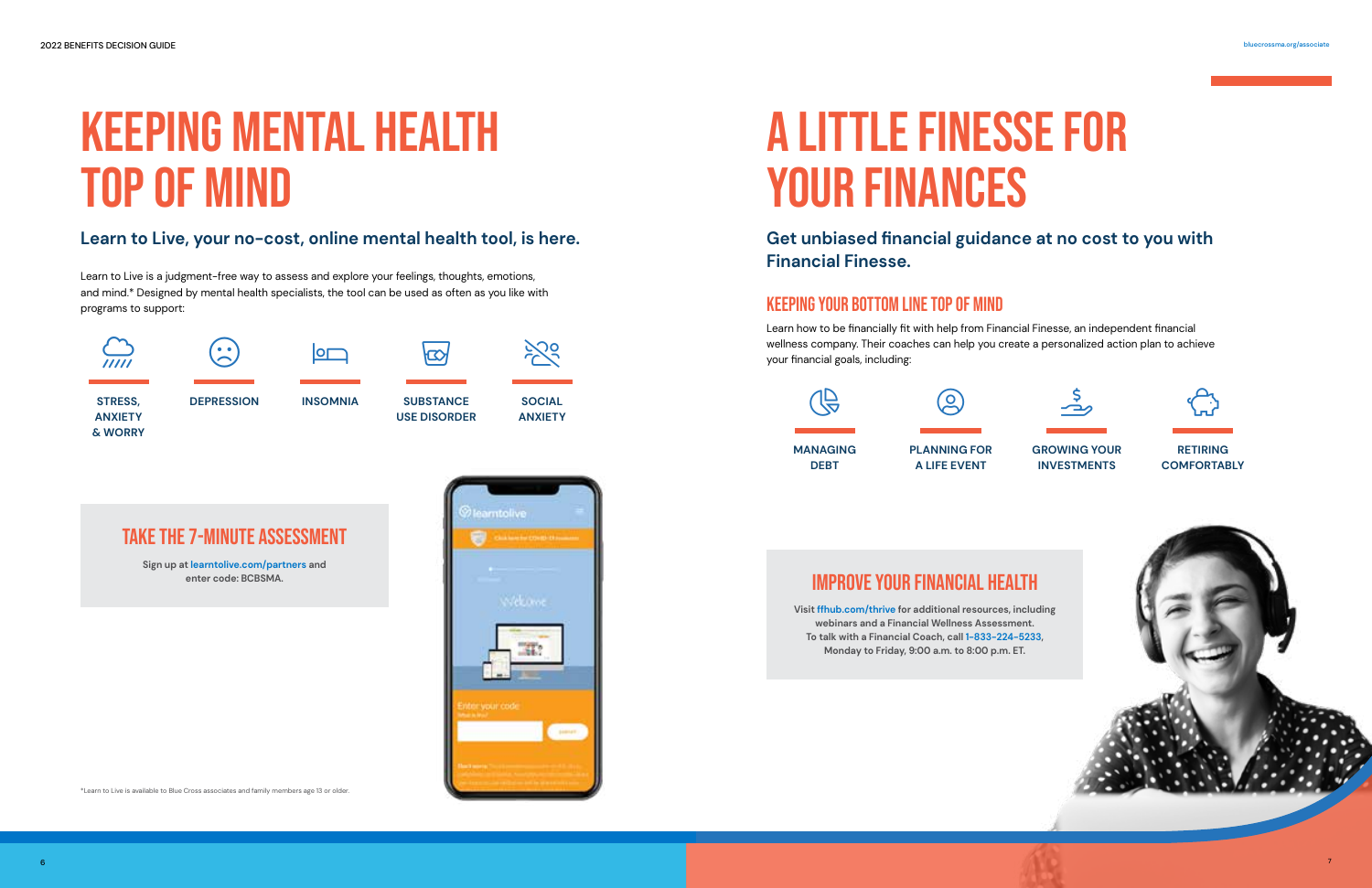# QUESTIONS?

**Visit [bluecrossma.org/associate.](http://bluecrossma.org/associate) Email [AskHR@bcbsma.com](mailto:AskHR%40bcbsma.com?subject=). Call 1-617-246-4747.**

# So much has happened over the past year. Make sure your plan still works best for you. Now Is your chance to reevaluate, rediscover, and renew your plan.

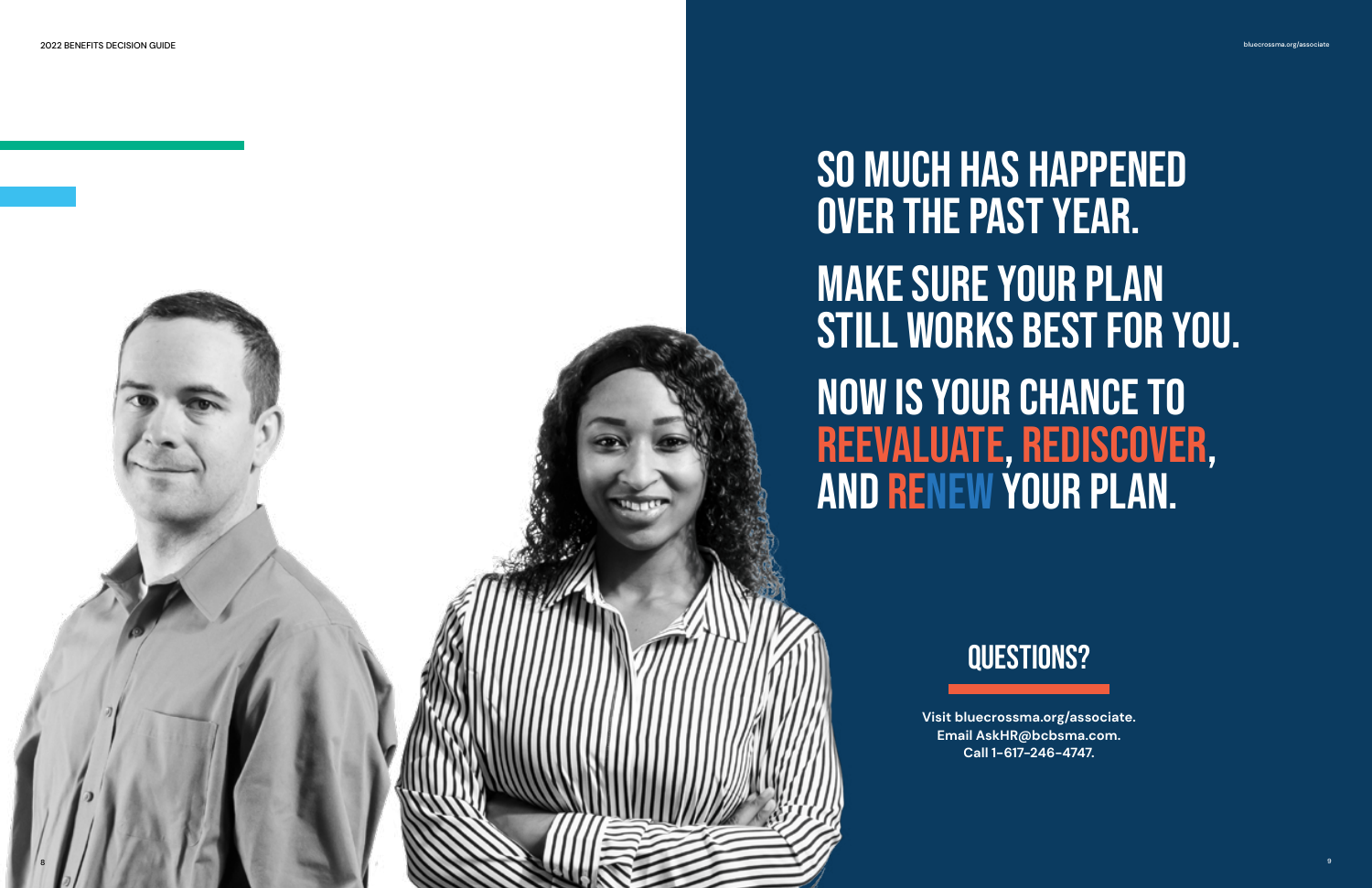# BENEFITS OFFERED IN 2022

# OVERVIEW

**You can enroll:** • Yourself

| <b>BENEFIT</b>                                         | <b>KEY FEATURES</b>                                                                                                                                                                              |
|--------------------------------------------------------|--------------------------------------------------------------------------------------------------------------------------------------------------------------------------------------------------|
| <b>MEDICAL</b><br>Pages 12-23                          | <b>Blue Care Elect Saver-Choice (I</b><br>includes an HSA with Blue Cross o<br><b>Network Blue New England Dedt</b><br>includes an HRA with Blue Cross o                                         |
| <b>DENTAL</b><br>Page 24                               | Dental Blue® covers in-network p<br>care, basic care (e.g., fillings, root<br>major care (e.g., crowns, dentures<br>and orthodontia.                                                             |
| <b>VISION</b><br>Page 24                               | <b>Blue 20/20, powered by EyeMed</b><br>covers comprehensive eye exams<br>and more.                                                                                                              |
| <b>FINANCIAL</b><br><b>ACCOUNTS</b><br>Pages 17, 21    | A Blue Cross-funded account is a<br>paired with each medical plan to<br>your costs.                                                                                                              |
|                                                        | Depending on the plan selected<br>these include:<br>PPO: Health Savings Account (HS,<br><b>HMO:</b> Health Reimbursement<br>Arrangement (HRA)<br>If you elect a Health Care, Limited             |
|                                                        | or Dependent Care FSA for 2022,<br>funds will roll over from your 2021                                                                                                                           |
|                                                        | These options<br>(no Blue Cross funding) include:<br>• Health Care FSA<br>• Limited Purpose FSA<br>• Dependent Care FSA                                                                          |
| <b>LIFE INSURANCE</b><br>Page 26                       | Basic coverage of 1x your annual s<br>automatically provided for full-tir<br>You have the option to buy additi<br>up to 2x your annual salary, <sup>2</sup> up to<br>of \$750,000.               |
| <b>LONG-TERM</b><br><b>DISABILITY (LTD)</b><br>Page 26 | Basic coverage of 60% of your mo<br>automatically provided for full-tir<br>You have the option to buy additi<br>coverage equal to 66 2/3% of you<br>salary, <sup>2</sup> up to a monthly maximum |
|                                                        |                                                                                                                                                                                                  |

# **PPO** • HSA\*

- Limited Purpose FSA • Dependent
- Care FSA

• HRA • Health Care FSA • Dependent Care FSA

#### **Basic coverage automatically provided for:**

Full-time associates who work 30 or more hours per week

- Your spouse/domestic partner
- Your children up to age 26
- **HMO Financial accounts available for each plan:**

**Basic coverage automatically provided for:** Full-time associates who work 30 or more hours per week

1. Eligibility Qualified Status: The benefits you choose during Open Enrollment are effective for the entire 2022 plan year: January 1–December 31, 2022. You can't make changes to your coverage, or who you cover during the year, unless you have a qualifying family or work status change. You must make your election change within 30 days of the change in status, and the<br>coverage change must be consistent w eligible for or end a domestic partnership • Birth or legal adoption of a child, or placement of a child with you for legal adoption • Your child becomes eligible or ineligible for coverage 2. Salary = Benefits Base Rate, which, in general, is your annual base salary plus annual targeted sales bonus (where applicable).

# $ELIGIBILITY<sup>1</sup>$

ble (PPO) ss contributions. **Aductible (HMO)** ss contributions.

**rk** preventive oot canals), ures, implants),

**Bed Vision Care®'**, ams, eyeglasses,

is automatically to help offset

#### ted,

**HSA**)

ited Purpose, 22, any unused 021 balance.

al salary is l-time associates. ditional coverage p to a maximum

monthly salary is -time associates. ditional LTD your monthly num of \$12,500.

<span id="page-5-0"></span>2022 BENEFITS DECISION GUIDE [bluecrossma.org/associate](http://bluecrossma.org/associate)

# **Unlock the Power of Your Plan**

Sign in to MyBlue and tap into all of your benefits, all in one place. Track claims, medications, account balances, and more. Plus, you can support our health equity work by confidentially sharing your race, ethnicity, and language preferences. Get started at **[bluecrossma.org](http://bluecrossma.org)**.

## **Financial accounts available if you don't elect a medical plan:**

- Health Care FSA
- Dependent Care FSA

\*Domestic partners are not eligible for Blue Cross contribution.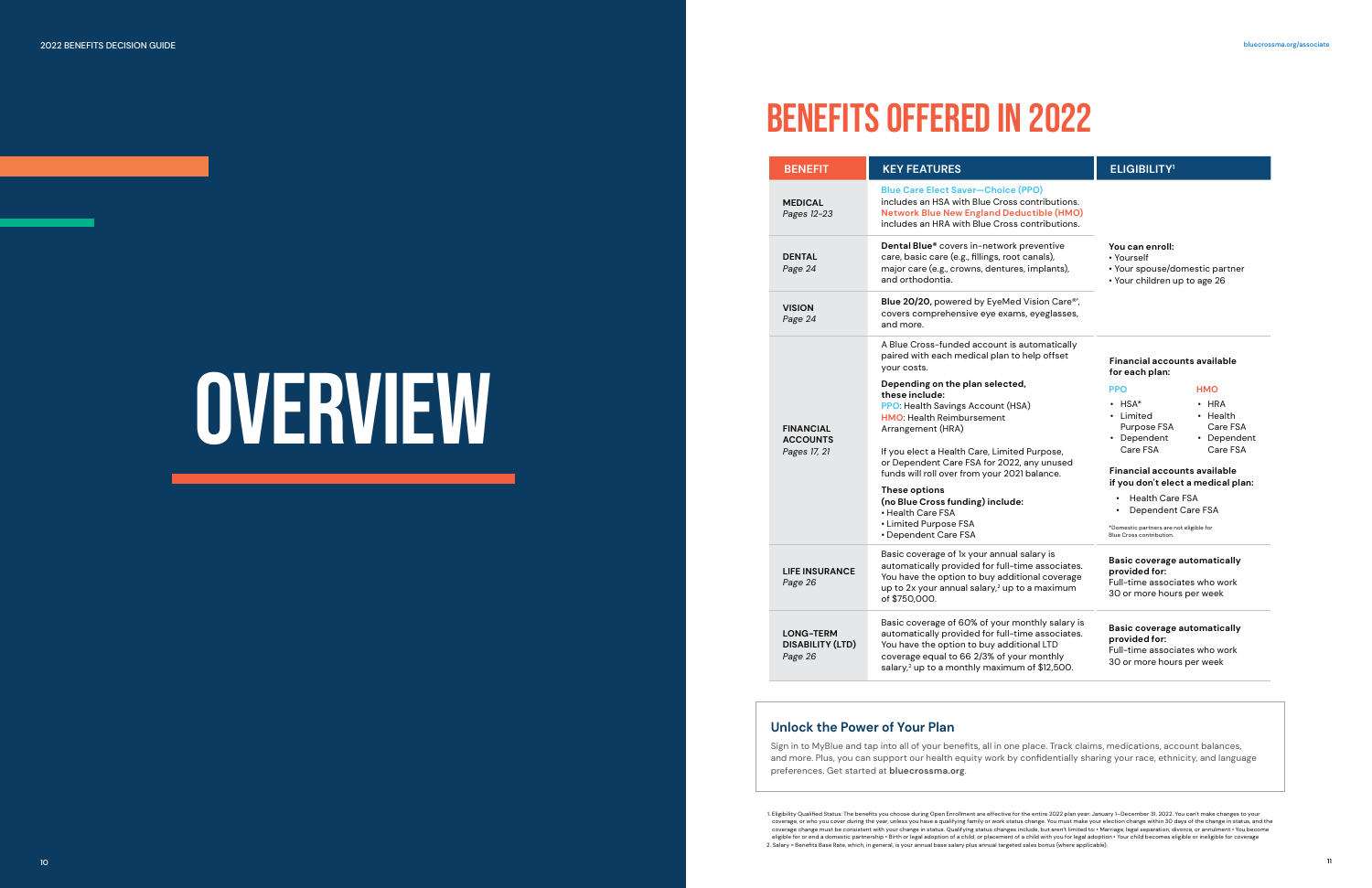<span id="page-6-0"></span>2022 BENEFITS DECISION GUIDE [bluecrossma.org/associate](http://bluecrossma.org/associate)

# MEDICAL AND FINANCIAL

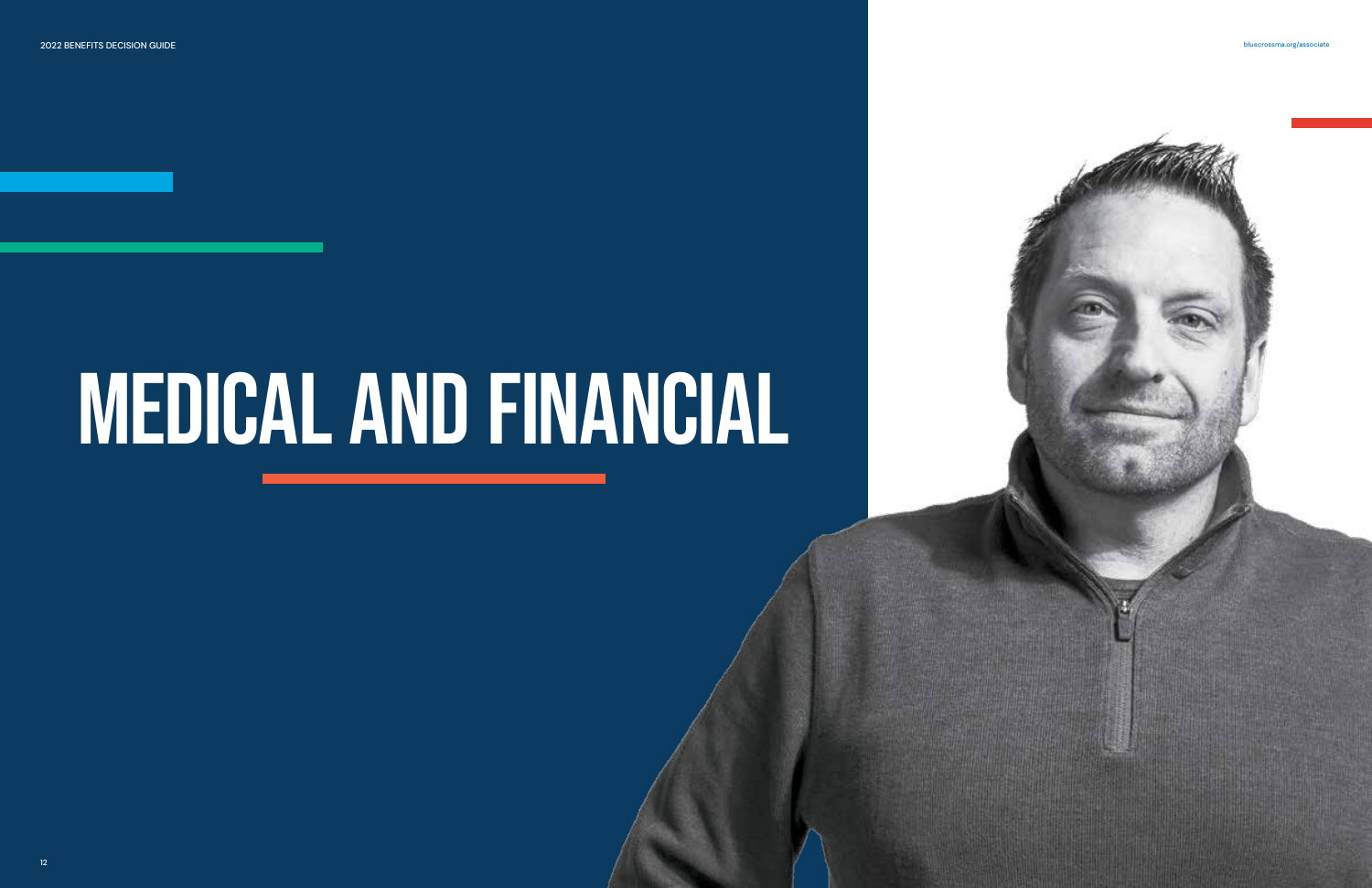# <span id="page-7-0"></span>PPO PLAN BLUE CARE ELECT SAVER—CHOICE WITH HSA

# **Here's what you should know.**



**1** Sam has a sore throat and calls her doctor to make an appointment. After some tests and blood work, the provider diagnoses Sam with strep throat, and prescribes an antibiotic.

Sam picks up the prescription at the pharmacy, and pays \$50. She pays the full price of the prescription because the deductible hasn't yet been met. Sam uses money from her HSA to pay for the medication.

Later, Sam receives two bills for services provided by her doctor: \$200 for the visit and \$150 for the blood work. She uses money from her HSA to pay those bills. These expenses were applied toward the deductible.

#### **After the deductible is met:**

- Blue Cross covers 90% of eligible costs, so Sam pays \$20 to visit the doctor, not \$200, and \$15 for the blood work, instead of \$150.
- Sam now pays the generic prescription maximum copay for her medication, which is \$10.

After Sam reaches the **out-of-pocket maximum**, all eligible medical and prescription costs are covered.

#### **In summary:**

Sam spends more upfront for services and has a higher deductible, but pays less per paycheck (compared to the HMO plan). Blue Cross contributes more to Sam's HSA (compared to the HMO's HRA) and any money left over at the end of the plan year is rolled over into the next year, with potential growth from interest or reinvestment.

*Here's a hypothetical example using a PPO plan in an everyday situation. These are examples of medical care expenses; actual costs may differ based on the specific care you receive, your provider's charges, and other factors.*



# **A PPO Plan in Action**



- Under this plan, the member is billed 100% of the charges until the deductible is met.
	- Funds from your HSA, including the Blue Cross contributions, can be used to pay for the charges.
- This plan has a slightly higher deductible and out-of-pocket maximum, but these increases are offset by a lower cost per paycheck and by using your HSA for your medical expenses.
- If you elect a Limited Purpose or Dependent Care FSA for 2022, any unused funds will roll over from your 2021 balance.
- Depending on your annual salary, Blue Cross contributions may cover up to 75% of your deductible (see **[page 22](#page-11-0)** for details).

# **Things to Consider**



### **ABOUT YOUR CARE:**

- **• No** Primary Care Provider (PCP) required
	- **• No** referrals needed



### **ABOUT YOUR COVERAGE:**

- In-network preventive care is **100% covered<sup>1</sup>**
- **• More flexibility** in choosing your doctors



### **ABOUT YOUR COSTS:**

**• Lower** cost per paycheck (compared with HMO plan) • Auto-enrolled into an **Health Savings Account (HSA)** with Blue Cross contributions and optional personal contributions (with option to enroll in a Limited Purpose FSA and/or Dependent Care FSA) to help offset costs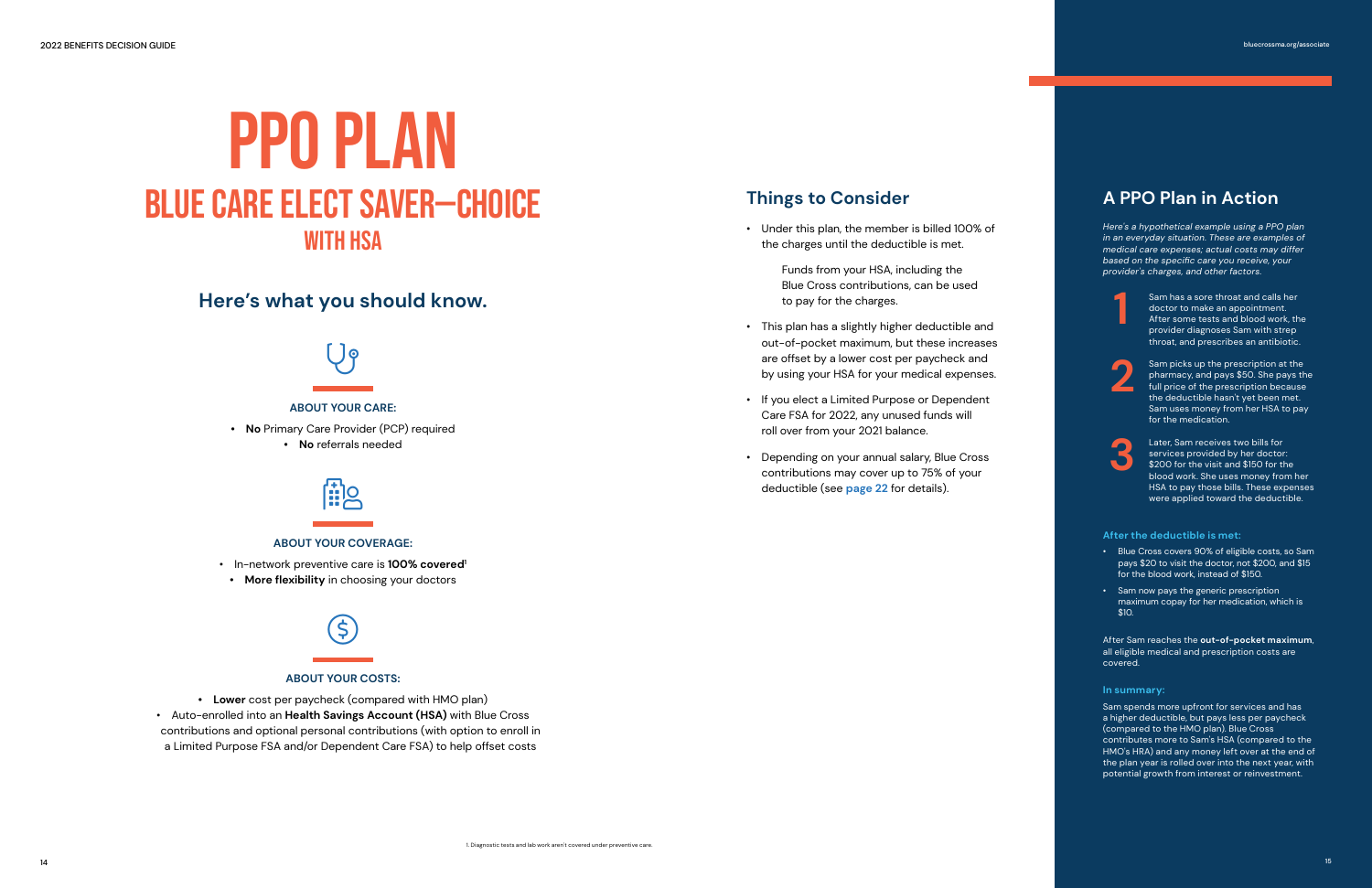# **\$0 COPAYS**

## **Costs PAYCHECK CONTRIBUTIONS<sup>1</sup> DEDUCTIBLE<sup>2</sup> OUT-OF-POCKET**

Certain medications that treat high blood pressure, heart conditions, high cholesterol, depression, diabetes, and respiratory conditions are covered at no cost. Visit **[bluecrossma.org/associate](http://bluecrossma.org/associate)** for a complete list.

\$126.36

\$84.55

\$5,000 \$10,000 \$10,000

# **Pharmacy 3, 4, 5**

**MAXIMUM**

**Key Q** Individual **89** Individual +1 **29** Family

## **RETAIL (1-MONTH SUPPLY)**

200

# <span id="page-8-0"></span>PPO COSTS



**Tier 1 (generic):** deductible, then \$10 copay **Tier 2 (brand):** deductible, then \$25 copay **Tier 3 (non-preferred):** deductible, then \$45 copay **Tier 3 (non-preferred):** deductible, then \$135 copay

| <b>PHASE 2</b>                 |
|--------------------------------|
| Once your medical care         |
| expenses meet the deductible,  |
| you and Blue Cross share costs |
| through co-insurance and/or    |
| copayments-with Blue Cross     |
| paying for the majority of the |
| expenses-until you meet your   |
| out-of-pocket maximum.         |

beyond preventive services until you reach the **deductible** amount. With contributions from Blue Cross, your **HSA** will help you pay for these costs.

Blue Cross will then pay 100% of any eligible, in-network expenses for the rest of the year.

\$1,500 \$3,000 \$3,000

**Tier 1 (generic):** deductible, then \$20 copay **Tier 2 (brand):** deductible, then \$50 copay

**DEDUCTIBLE<sup>2</sup>**

**MAIL ORDER (3-MONTH SUPPLY)**

≗ து **200** 

1. Paycheck contribution amounts are for full-time associates. For part-time rates, visit **[bluecrossma.org/associate](http://bluecrossma.org/associate)**.

2. Under this plan, you're responsible for the full cost of medical services, as well as any medication costs, until you reach your deductible. 3. The copay is waived for birth control (tier 1/generics only), smoking cessation drugs, and certain orally administered anti-cancer drugs.

4. These categories apply for most cases, but some medication tiers may vary.

5. Exclusive Smart90®' requires associates on certain maintenance medications get a 90-day prescription from their doctor. Learn more at **[myblue.bluecrossma.com/90daymeds](http://myblue.bluecrossma.com/90daymeds)**. 6. Diagnostic tests and lab work aren't covered under preventive care.

# FINANCIAL ACCOUNTS FOR PPO

| Annual Salary < \$70K |     | Annual Salary ≥ \$70K |
|-----------------------|-----|-----------------------|
| \$29.25               | ്ട  | \$43.29               |
| \$58.12               | ക്ട | \$86.17               |

|                                                                                                                                                                                                                                    | <b>HSA</b>                                                                                                                                                                                            | <b>LIMITED PURPOSE FSA</b>                                                                                                                                                 | <b>DEPENDENT CARE FSA</b>                                                                                                                                           |
|------------------------------------------------------------------------------------------------------------------------------------------------------------------------------------------------------------------------------------|-------------------------------------------------------------------------------------------------------------------------------------------------------------------------------------------------------|----------------------------------------------------------------------------------------------------------------------------------------------------------------------------|---------------------------------------------------------------------------------------------------------------------------------------------------------------------|
| <b>HOW IS THIS FUNDED?</b>                                                                                                                                                                                                         | <b>Blue Cross automatically</b><br>enrolls you into an HSA and<br>contributes a set amount. You<br>have the option to contribute<br>additional personal funds.<br>Domestic partners are not eligible. | You have the option to<br>enroll, and can contribute<br>personal funds up to the<br>annual maximum.                                                                        | You have the option to<br>enroll, and can contribute<br>personal funds up to the<br>annual maximum.                                                                 |
| <b>BLUE</b><br><b>CONTRIBUTIONS<sup>1</sup></b>                                                                                                                                                                                    | Ann. salary < \$70K Ann. salary ≥ \$70K<br>Զ<br>\$1.125<br>\$750<br>$$2,250$ $89$<br>\$1,500<br><b>CROSS</b><br>\$2,250 28<br>\$1,500                                                                 | None                                                                                                                                                                       | None                                                                                                                                                                |
| 2022 Contribution<br>YOU<br>Limits:<br>Individual: \$3,650<br>annual<br>Family: \$7,300<br>Catch up: \$1,000                                                                                                                       | Ann. salary < \$70K<br>Ann. salary ≥ \$70K<br>\$2,525<br>\$2,900<br>\$5,050 89<br>\$5,800<br>maximum<br>\$5,050 28<br>\$5,800                                                                         | \$2,750                                                                                                                                                                    | \$5,000 per household<br>or \$2,500 if married but<br>filing separately                                                                                             |
| You, your spouse, your tax<br>dependents (including<br>children up to age 19 or age 24<br><b>WHO CAN I USE</b><br>if a full-time student) whether<br><b>THIS MONEY FOR?</b><br>or not they're enrolled in<br>the plan <sup>2</sup> |                                                                                                                                                                                                       | You, your spouse, your tax<br>dependents (including<br>children up to age 26),<br>whether or not they're<br>enrolled in the plan <sup>2</sup>                              | Your children up to age<br>12 and disabled adult<br>dependents whether<br>or not they're enrolled<br>in the plan <sup>2</sup>                                       |
| <b>WHAT CAN I USE</b><br><b>THIS MONEY FOR?</b>                                                                                                                                                                                    | All eligible <sup>3, 4</sup> medical,<br>prescription drug, dental, and<br>vision expenses that occur<br>now <sup>5</sup> or in the future                                                            | All eligible <sup>3</sup> dental and<br>vision expenses in the<br>plan year <sup>6</sup>                                                                                   | Childcare and adult day<br>care expenses while you<br>and your spouse work or<br>attend school <sup>6</sup>                                                         |
| Your unused balance rolls over<br><b>WHAT HAPPENS TO MY</b><br>year to year and can grow<br><b>ACCOUNT BALANCE AT</b><br>tax-free with interest or be<br>THE END OF THE YEAR?<br>invested.                                         |                                                                                                                                                                                                       | If you elect an FSA, your unused balance from 2021 will<br>roll over to 2022. However, any unused balance in your<br>FSA at the end of 2022 will not roll over.            |                                                                                                                                                                     |
| <b>WHAT HAPPENS TO</b><br><b>MY ACCOUNT IF I</b><br><b>LEAVE BLUE CROSS?</b>                                                                                                                                                       | The money is yours to keep<br>and save for future expenses,<br>even into retirement.                                                                                                                  | Your account is closed.<br>You can file claims up<br>to 90 days after your<br>termination date for<br>services received while<br>you were working at<br><b>Blue Cross.</b> | Your account is closed.<br>You can file claims up<br>to 90 days after your<br>termination date for<br>services received while<br>you were working at<br>Blue Cross. |

<sup>1.</sup> Contribution rates reflect the current IRS contribution limit.

<sup>2.</sup> Can't be used for domestic partner expenses.

<sup>3.</sup> Eligible expenses include deductibles, co-insurance, and copayments where applicable.

<sup>4.</sup> Withdrawals for non-eligible expenses are subject to a tax penalty.

<sup>5. &</sup>quot;Now" refers to expenses incurred anytime this year.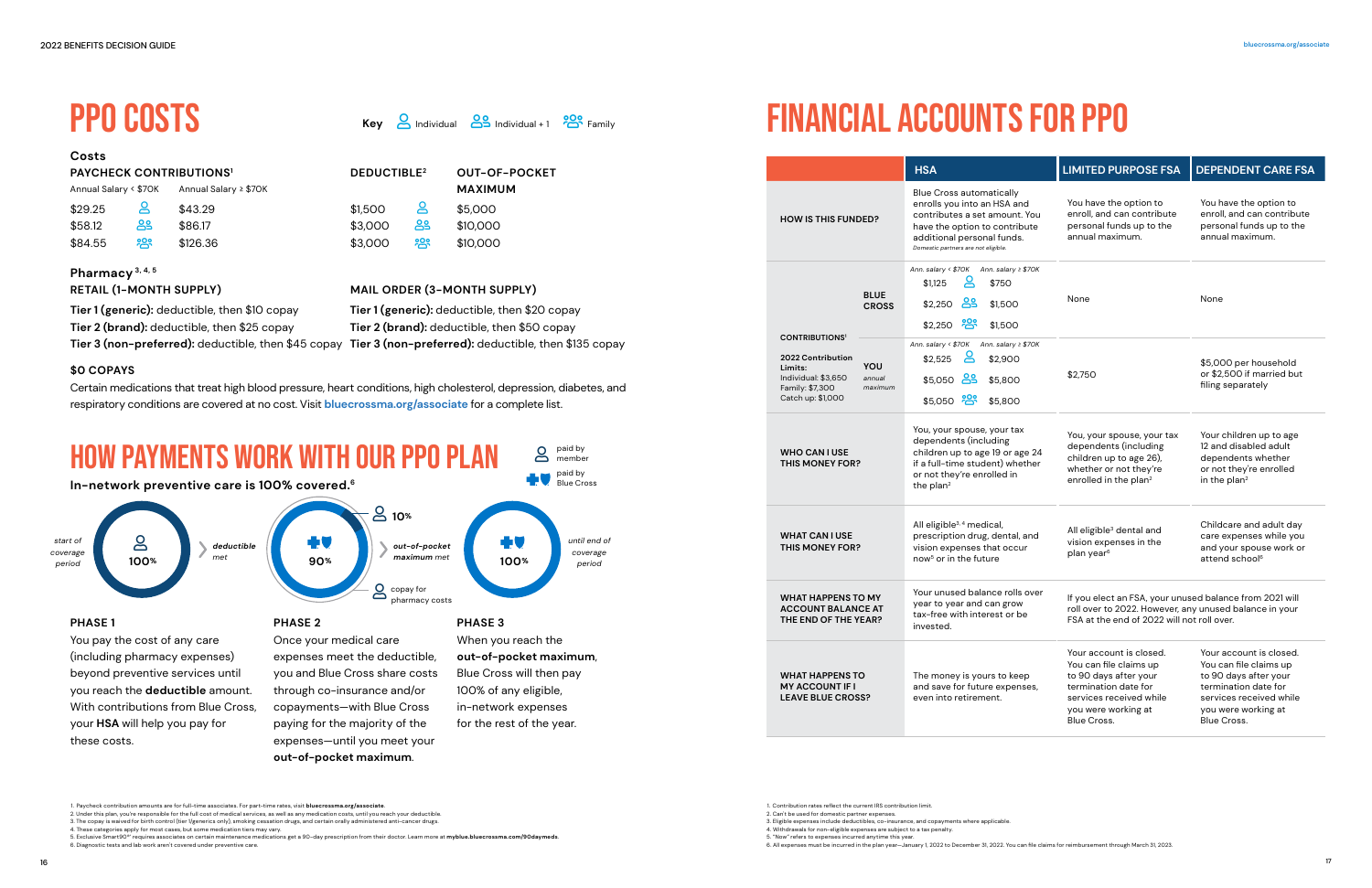# <span id="page-9-0"></span>HMO PLAN NETWORK BLUE NEW ENGLAND DEDUCTIBLE WITH HRA

- Your PCP is your main source for health care services. If you see another doctor or specialist, you'll need to get a referral from your PCP for the service to be covered by your plan. Please make sure to update your PCP ID number with Employee Services by phone or via email, to avoid delay in payment of claims. See the Employee Services contact details on **[page 30](#page-15-0)**.
- This plan has a higher cost per paycheck but is offset by having a lower deductible and out-of-pocket maximum. It pairs with an HRA that can be used to pay for eligible medical services and prescription drugs. The HRA doesn't cover dental or vision. You can open a health care FSA to help offset some of these costs. All of these expenses are also applied to the deductible.
- If you elect a Health Care or Dependent Care FSA for 2022, any unused funds will roll over from your 2021 balance.

# **Things to Consider**

*Here's a hypothetical example using an HMO plan in an everyday situation. These are examples of medical care expenses; actual costs may differ based on the specific care you receive, your provider's charges, and other factors.*





# **An HMO Plan in Action**

**3**

Sam has a sore throat and makes an appointment with her PCP. After some tests and blood work, the provider diagnoses Sam with strep throat, and prescribes an antibiotic. Sam pays a \$20 copay, using funds from her HRA.

Sam picks up the prescription at the pharmacy, and uses money from her HRA for the \$15 copay.

Later, Sam gets a \$150 bill for the lab work. Since Sam hasn't met the deductible, she uses money from her HRA to pay the bill, which is applied to her deductible.

#### **After the deductible is met:**

- Sam still pays the \$20 copay to see the doctor but no longer pays for lab work.
- Prescription costs remain the same.

After Sam reaches the **out-of-pocket maximum**, the copayments are covered at 100%.

#### **In summary:**

Sam spends less upfront for certain services and has a lower deductible, but pays more per paycheck (compared to the PPO plan). She receives a smaller contribution from Blue Cross (compared to the PPO's HSA) and can't contribute to the HRA. She also must see her PCP for visits and referrals.

# **Here's what you should know.**



# **ABOUT YOUR CARE:**

- Primary Care Provider (PCP) is **required**
- Referrals are **needed** to see specialists



### **ABOUT YOUR COVERAGE:**

- In-network preventive care is **100% covered<sup>1</sup>**
- Only care received from doctors, hospitals, and other providers **in our New England network** is covered



### **ABOUT YOUR COSTS:**

- **• Higher** costs per paycheck (compared with PPO plan)
- **• Copay** only needed for most medical services and purchasing prescriptions
	- Auto-enrolled into a **Health Reimbursement Arrangement (HRA)** with Blue Cross contributions (with option to enroll in a Health Care FSA and/or Dependent Care FSA) to help offset costs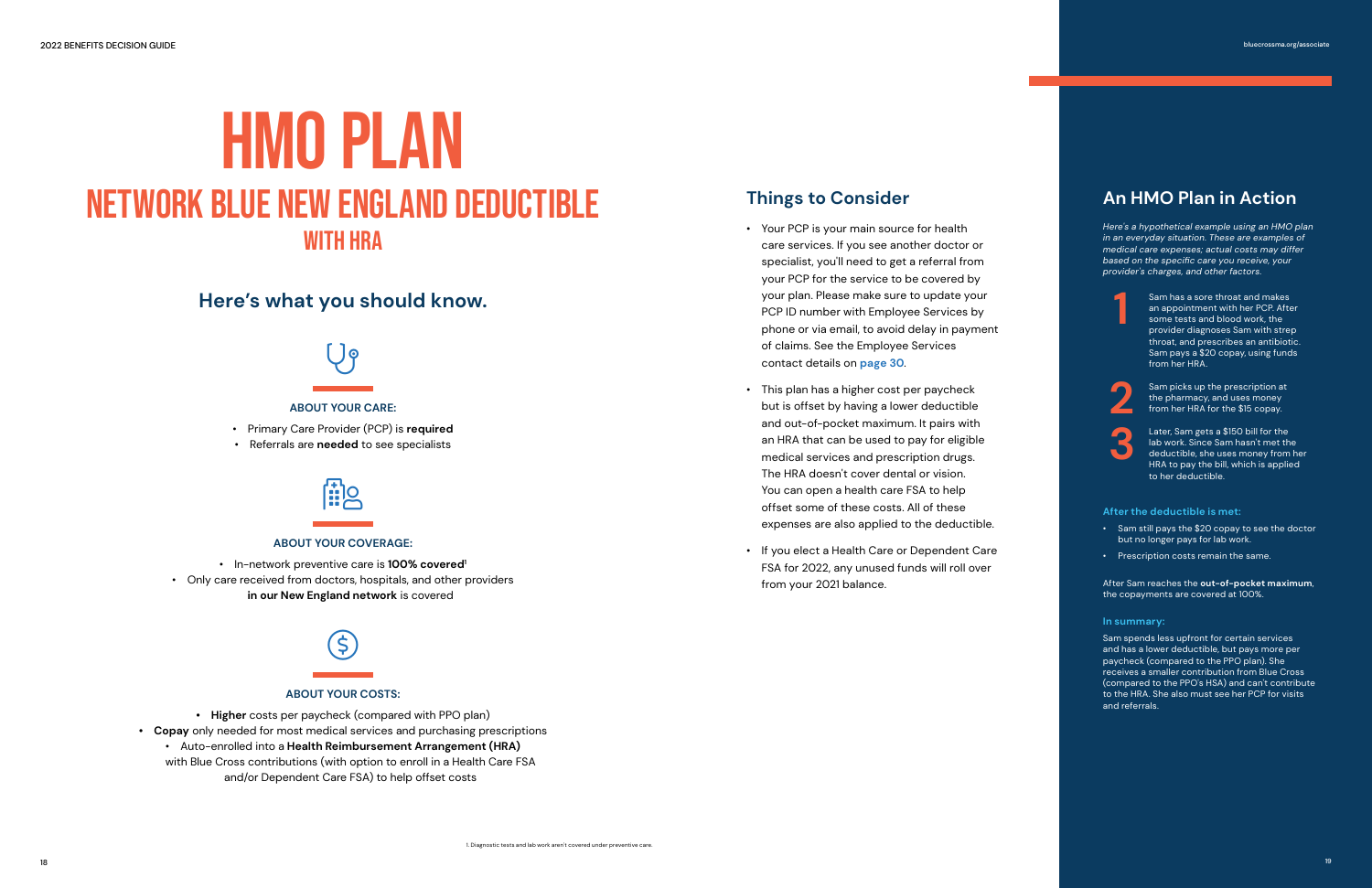# **Pharmacy 2, 3, 4**

# **Costs**

# **RETAIL (1-MONTH SUPPLY)**



**out-of-pocket maximum**.

# <span id="page-10-0"></span>HMO COSTS

**Tier 1 (generic):** \$15 copay, no deductible **Tier 2 (brand):** \$30 copay, no deductible **Tier 3 (non-preferred):** \$50 copay, no deductible

# **Key O** Individual **89** Individual +1 **POP** Family

- 2. The copay is waived for birth control (tier 1/generics only), smoking cessation drugs, and certain orally administered anti-cancer drugs.
- 3. These categories apply for most cases, but some medication tiers may vary.

4. Exclusive Smart90®' requires associates on certain maintenance medications get a 90-day prescription from their doctor. Learn more at **[myblue.bluecrossma.com/90daymeds](http://myblue.bluecrossma.com/90daymeds)**. 5. Diagnostic tests and lab work aren't covered under preventive care.

# **MAIL ORDER (3-MONTH SUPPLY)**

**Tier 1 (generic):** \$30 copay, no deductible **Tier 2 (brand):** \$60 copay, no deductible **Tier 3 (non-preferred):** \$150 copay, no deductible

| <b>PAYCHECK CONTRIBUTIONS<sup>1</sup></b> |     |                       | <b>DEDUCTIBLE</b> |      | <b>OUT-OF-POCKET</b> |
|-------------------------------------------|-----|-----------------------|-------------------|------|----------------------|
| Annual Salary < \$70K                     |     | Annual Salary ≥ \$70K |                   |      | <b>MAXIMUM</b>       |
| \$45.67                                   | ௨   | \$64.44               | \$1,250           | ട്ട  | \$3,000              |
| \$90.90                                   | ക്ട | \$128.38              | \$2,500           | ക്ട  | \$6,000              |
| \$132.60                                  | ၣၛၟ | \$188.25              | \$2,500           | က္ထိ | \$6,000              |

| Annual Salary < \$70K |        | Annual Salary ≥ \$70K |
|-----------------------|--------|-----------------------|
| \$45.67               | ႙ႍ     | \$64.44               |
| \$90.90               | ക്ട    | \$128.38              |
| \$132.60              | ပ္ကာဇ္ | \$188.25              |

|                                                                                                                                                                                 | <b>HRA</b>                                                                                             | <b>HEALTH CARE FSA</b>                                                                                                                                          | <b>DEPENDENT CARE FSA</b>                                                                                                     |
|---------------------------------------------------------------------------------------------------------------------------------------------------------------------------------|--------------------------------------------------------------------------------------------------------|-----------------------------------------------------------------------------------------------------------------------------------------------------------------|-------------------------------------------------------------------------------------------------------------------------------|
| <b>HOW IS THIS FUNDED?</b>                                                                                                                                                      | <b>Blue Cross automatically</b><br>enrolls you into an HRA and<br>contributes a set amount.            | You have the option to<br>enroll, and can contribute<br>personal funds up to the<br>annual maximum.                                                             | You have the option to<br>enroll, and can contribute<br>personal funds up to the<br>annual maximum.                           |
| ക<br>\$400<br><b>BLUE</b><br>\$800<br><b>CROSS</b><br>\$1,000 225<br><b>CONTRIBUTIONS<sup>1</sup></b><br>YOU<br>Individual contributions<br>annual<br>aren't allowed<br>maximum |                                                                                                        | None                                                                                                                                                            | None                                                                                                                          |
|                                                                                                                                                                                 |                                                                                                        | \$2,750                                                                                                                                                         | \$5,000 per household<br>or \$2,500 if married but<br>filing separately                                                       |
| <b>WHO CAN LUSE</b><br><b>THIS MONEY FOR?</b>                                                                                                                                   | You, your spouse, any<br>covered dependents<br>enrolled in the plan                                    | You, your spouse, your tax<br>dependents (including<br>children up to age 26),<br>whether or not they're<br>enrolled in the plan <sup>2</sup>                   | Your children up to age<br>12 and disabled adult<br>dependents whether or<br>not they're enrolled in<br>the plan <sup>2</sup> |
| <b>WHAT CAN I USE</b><br><b>THIS MONEY FOR?</b>                                                                                                                                 | All eligible <sup>3,4</sup> medical and<br>prescription drug expenses<br>in the plan year <sup>5</sup> | All eligible <sup>3,4</sup> medical,<br>prescription drug, dental,<br>and vision expenses in<br>the plan year <sup>5</sup>                                      | Childcare and adult day<br>care expenses while you<br>and your spouse work or<br>attend school <sup>5</sup>                   |
| <b>WHAT HAPPENS TO MY</b><br><b>ACCOUNT BALANCE AT</b><br>THE END OF THE YEAR?                                                                                                  | Your unused balance is<br>forfeited and doesn't roll<br>over to the next year. "Use<br>it or lose it." | If you elect an FSA, your unused balance from 2021 will roll<br>over to 2022. However, any unused balance in your FSA at<br>the end of 2022 will not roll over. |                                                                                                                               |
| <b>WHAT HAPPENS TO</b><br><b>MY ACCOUNT IF I</b><br><b>LEAVE BLUE CROSS?</b>                                                                                                    |                                                                                                        | Your account is closed. You can file claims up to 90 days after your termination date for<br>services received while you were working at Blue Cross.            |                                                                                                                               |

# FINANCIAL ACCOUNTS FOR HMO

2. Can't be used for domestic partner expenses.

3. Eligible expenses include deductibles, co-insurance, and copayments where applicable. 4. Withdrawals for non-eligible expenses are subject to a tax penalty.

5. All expenses must be incurred in the plan year—January 1, 2022 to December 31, 2022. You can file claims for reimbursement through March 31, 2023.

# **\$0 COPAYS**

Certain medications that treat high blood pressure, heart conditions, high cholesterol, depression, diabetes, and respiratory conditions are covered at no cost once you meet your deductible. Visit **[bluecrossma.org/associate](http://bluecrossma.org/associate)** for a complete list of medications.

<sup>1.</sup> Paycheck contribution amounts are for full-time associates. For part-time rates, visit **[bluecrossma.org/associate](http://bluecrossma.org/associate)**.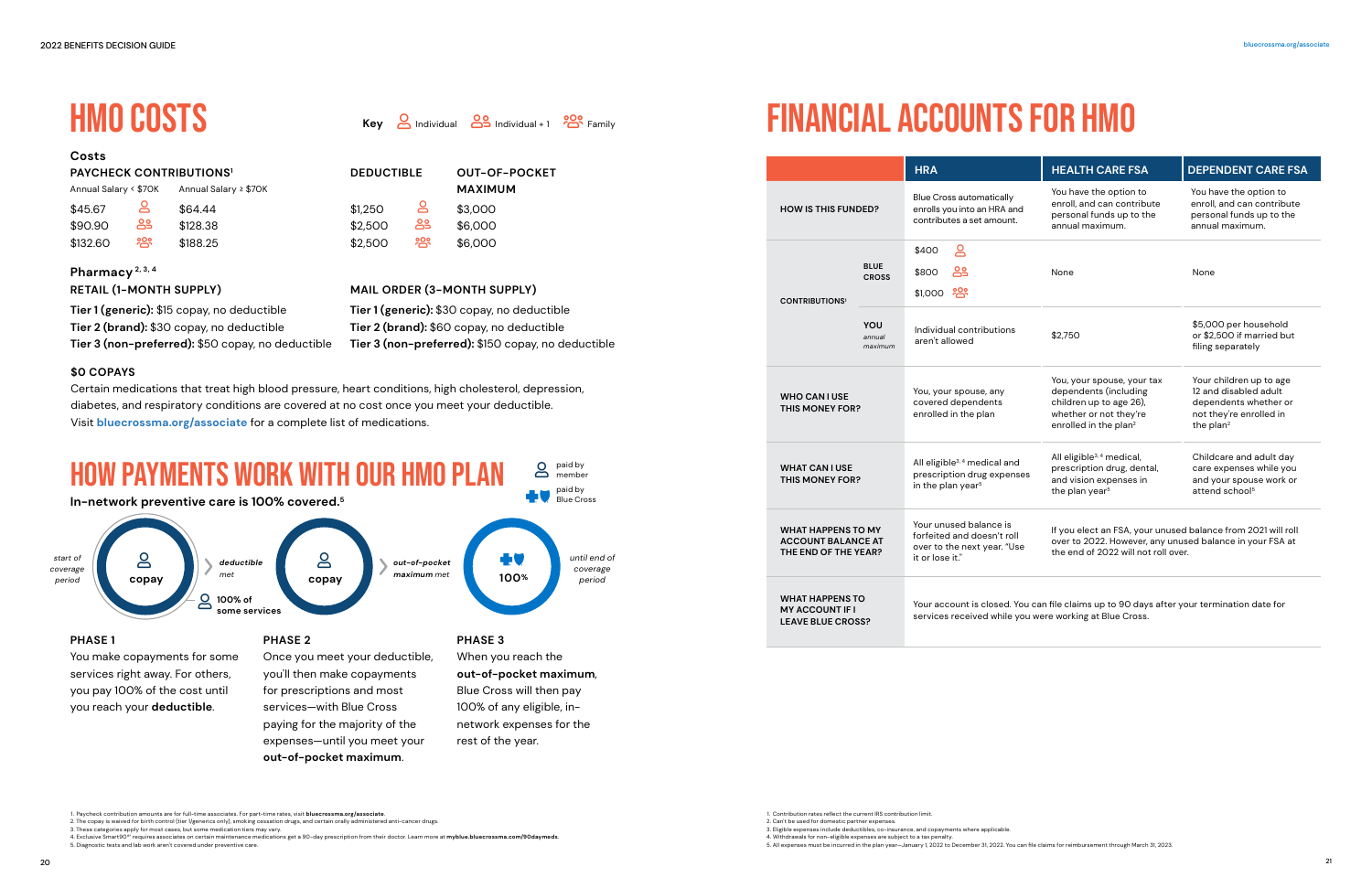# <span id="page-11-0"></span>PAYMENT DETAILS

**Key 2** Individual **89** Individual +1 **<sup>909</sup>** Family

| Example:                                                                       |                                                | <b>PPO Plan</b> | <b>HMO Plan</b> |
|--------------------------------------------------------------------------------|------------------------------------------------|-----------------|-----------------|
| Pat needs family coverage and has an                                           | <b>Annual Deductible</b>                       | \$3,000         | \$2,500         |
| annual salary of less than \$70,000.<br>Based on the rates in the chart above, | <b>Contributions from</b><br><b>Blue Cross</b> | $-$ \$2.250     | $-$ \$1,000     |
| here's how he would find the Net<br>Deductible for each plan.                  | <b>Net Deductible</b>                          | \$750           | \$1,500         |

A Blue Cross-funded account is automatically paired with each medical plan to help offset a portion of your annual deductible. Not sure which financial account is right for you? Call **Financial Finesse** to speak with a financial coach, at no cost to you, at **1-833-224-5233**, or visit **[ffhub.com/thrive](http://ffhub.com/thrive)**.

# HOW TO DETERMINE YOUR NET DEDUCTIBLE

# MEDICAL SERVICES COSTS

|                                                                                                                 | <b>BLUE CARE ELECT</b><br><b>SAVER-CHOICE (PPO)</b>                                                                                          | <b>NETWORK BLUE NEW</b><br><b>ENGLAND DEDUCTIBLE (HMO)</b>  |  |
|-----------------------------------------------------------------------------------------------------------------|----------------------------------------------------------------------------------------------------------------------------------------------|-------------------------------------------------------------|--|
| <b>ANNUAL DEDUCTIBLE</b>                                                                                        | ௨<br>\$1,500<br>ക്ട<br>\$3,000<br>ஜ<br>\$3,000                                                                                               | ≗<br>\$1,250<br>ക്ട<br>\$2,500<br>က္ထိ<br>\$2,500           |  |
| <b>CONTRIBUTIONS</b><br><b>FROM BLUE CROSS</b>                                                                  | <b>HSA</b><br>Ann. salary < \$70K<br>Ann. salary ≥ \$70K<br>≗<br>\$750<br>\$1,125<br>ക്ട<br>\$2,250<br>\$1,500<br>က္ကိ<br>\$2,250<br>\$1,500 | <b>HRA</b><br>≗<br>\$400<br>ക്ട<br>\$800<br>က္ထိ<br>\$1,000 |  |
| <b>NET DEDUCTIBLE</b><br>The remaining balance<br>of your deductible<br>after using Blue Cross<br>contributions | Ann. salary < \$70K<br>Ann. salary ≥ \$70K<br>≗<br>\$375<br>\$750<br>ക്ട<br>\$750<br>\$1,500<br>ஜ<br>\$750<br>\$1,500                        | ౭<br>\$850<br>ക്ട<br>\$1,700<br>က္ထိ<br>\$1,500             |  |
| <b>OUT-OF-POCKET</b><br><b>MAXIMUM</b>                                                                          | ௨<br>\$5,000<br>ക്ട<br>\$10,000<br>က္ကိ<br>\$10,000                                                                                          | ≗<br>\$3,000<br>ക്ട<br>\$6,000<br>က္ထိ<br>\$6,000           |  |

|                                                                                                              |                                                                                            | <b>BLUE CARE ELECT</b><br><b>SAVER-CHOICE (PPO)</b>                                                                                                                | <b>NETWORK BLUE NEW</b><br><b>ENGLAND DEDUCTIBLE</b><br>(HMO)                                                                                                      |
|--------------------------------------------------------------------------------------------------------------|--------------------------------------------------------------------------------------------|--------------------------------------------------------------------------------------------------------------------------------------------------------------------|--------------------------------------------------------------------------------------------------------------------------------------------------------------------|
| <b>CO-INSURANCE/COPAYMENTS</b>                                                                               |                                                                                            | You must meet the deductible<br>amount first, then you'll only<br>pay 10% co-insurance<br>(when required).                                                         | \$25-\$150 copayments<br>(specific services subject<br>to deductible)                                                                                              |
| <b>MEDICAL</b>                                                                                               | <b>Preventive Care</b><br>ER<br><b>Urgent Care</b><br><b>PCP</b> visit<br>Specialist visit | \$0, no deductible<br>deductible, then \$150 copay <sup>1</sup><br>deductible, then co-insurance<br>deductible, then co-insurance<br>deductible, then co-insurance | \$0, no deductible<br>$$150$ copay, no deductible <sup>2</sup><br>\$35 copay, no deductible<br>\$25 copay, no deductible<br>\$35 copay, no deductible <sup>3</sup> |
| <b>HOSPITAL</b><br><b>CARE</b>                                                                               | Inpatient/<br>Outpatient                                                                   | deductible, then co-insurance <sup>4</sup>                                                                                                                         | deductible, then \$0 <sup>5</sup>                                                                                                                                  |
| <b>TESTS</b>                                                                                                 | Diagnostics<br>(X-rays, lab tests)<br>Imaging (CT/PET<br>scans, MRIs)                      | deductible, then co-insurance<br>deductible, then co-insurance                                                                                                     | deductible, then \$0<br>deductible, then \$75 copay <sup>6,7</sup>                                                                                                 |
| <b>MENTAL/</b><br><b>BEHAVIORAL</b><br><b>HEALTH OR</b><br><b>SUBSTANCE</b><br><b>USE</b><br><b>DISORDER</b> | Inpatient<br>Outpatient                                                                    | deductible, then co-insurance <sup>8</sup><br>deductible, then co-insurance                                                                                        | deductible, then \$09<br>\$25 copay, no deductible                                                                                                                 |
| <b>PREGNANCY</b><br><b>CARE</b>                                                                              | Prenatal<br>Postnatal<br>Inpatient<br>(including delivery)                                 | \$0, no deductible<br>deductible, then co-insurance<br>deductible, then co-insurance                                                                               | \$0, no deductible<br>\$0, no deductible<br>deductible, then \$0                                                                                                   |
| <b>TELEHEALTH</b>                                                                                            | Minor medical care<br>Therapy<br>Psychiatry                                                | deductible, then co-insurance<br>for medical care<br>deductible, then co-insurance<br>for therapy<br>deductible, then co-insurance<br>for psychiatry               | \$25 copay for medical care<br>\$25 copay for therapy<br>\$25 copay for psychiatry                                                                                 |

1, 2, 5. Copay waived if admitted or for observation stay. 3. Under this plan you're required to select a PCP and will need a referral from your PCP to see a specialist. 4, 6, 8, 9. Prior authorization required. 7. Coverage and cost-sharing limitations and/or exceptions may apply. Visit **[bluecrossma.org/associate](http://bluecrossma.org/associate)** to see the Summary of Benefits and Coverage for more information.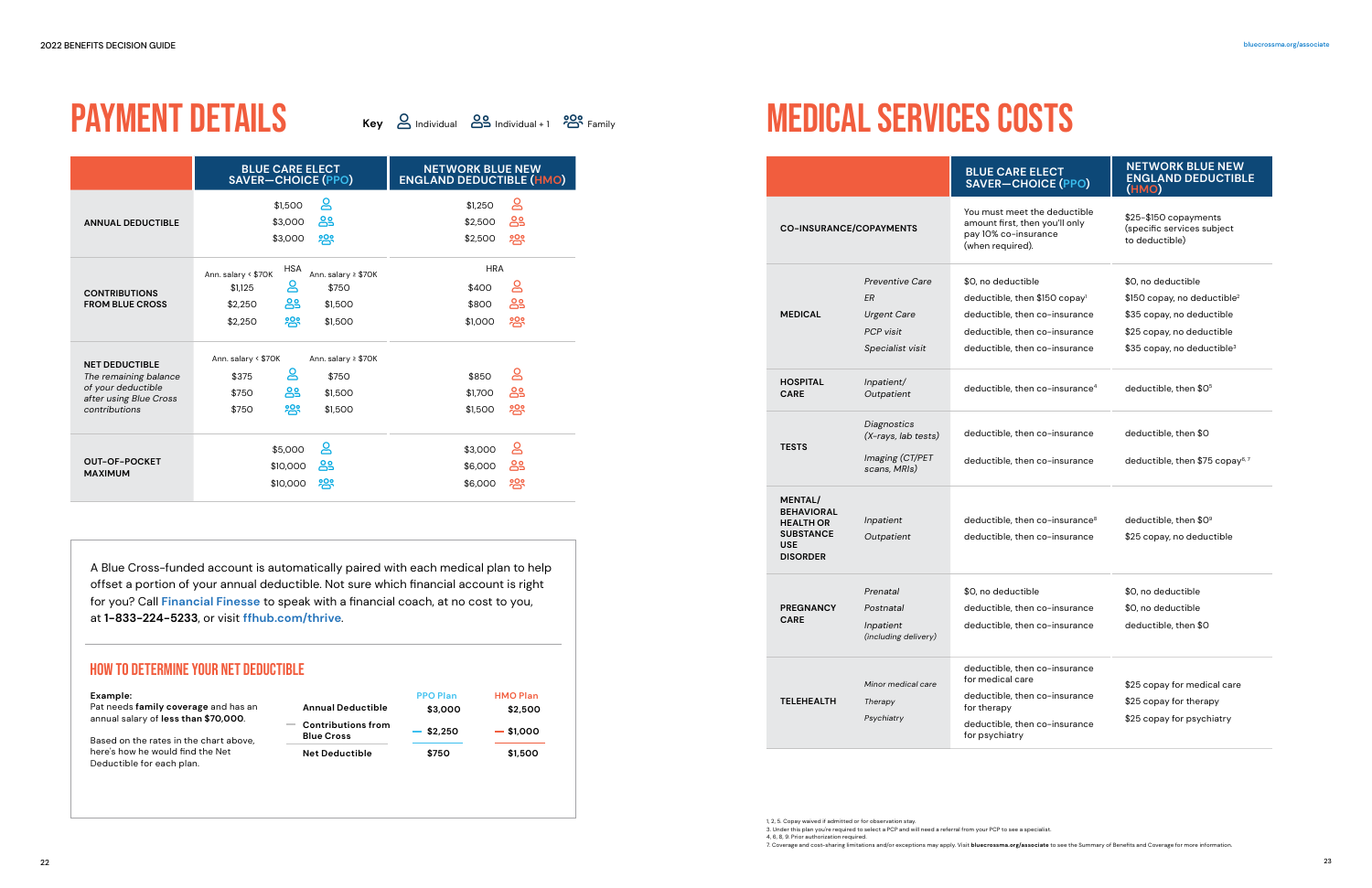# BLUE 20/20

# DENTAL BLUE

# **Dental Blue gives you access to nearly 90% of the practicing dentists in Massachusetts,**

**as well as over 350,000 dental locations nationwide.**

Instead of coverage for a routine dental cleaning every six months, they're now covered twice per year. It's just another way our plans are becoming more flexible.

### **COVERAGE**

### **COVERAGE**

# **DEDUCTIBLE FOR BASIC AND MAJOR RESTORATIVE**

**NEW! DENTAL BLUE NOW COVERS TWO ROUTINE DENTAL CLEANINGS PER YEAR.**

Members enjoy additional in-network discounts sunglasses, a complete pair of glasses, laser visi surgery, and more.

**Preventive and diagnostic care: 100% coverages** *For example: bi-annual cleanings* **Basic restorative:** 80% coverage *For example: caps, fillings* **Major restorative:** 50% coverage *For example: root canals, crowns, and extractions* **Orthodontics (adults and children):** 100%, \$1,500 lifetime maximum *For example: braces, retainers*

\$50 per member or \$150 per family

**PAYCHECK CONTRIBUTIONS<sup>1</sup>**

# **Blue 20/20, powered by EyeMed Vision Care®´, helps you save on routine vision exams,**

**lenses, frames, and contacts.**

| s on | \$2.88 | ൧    |
|------|--------|------|
| ion  | \$5.18 | ക്ട  |
|      | \$8.06 | က္ထိ |

1. For part-time rates, visit **[bluecrossma.org/associate](http://bluecrossma.org/associate)**.

| re | \$5.63  | ്റ്റ  |
|----|---------|-------|
|    | \$11.42 | ് ക്ഷ |
|    | \$16.49 | က္မိ  |

# **PAYCHECK CONTRIBUTIONS<sup>1</sup>**

# **CALENDAR-YEAR BENEFIT MAXIMUM**

\$1,500 per member

<span id="page-12-0"></span>2022 BENEFITS DECISION GUIDE [bluecrossma.org/associate](http://bluecrossma.org/associate)

# DENTAL AND VISION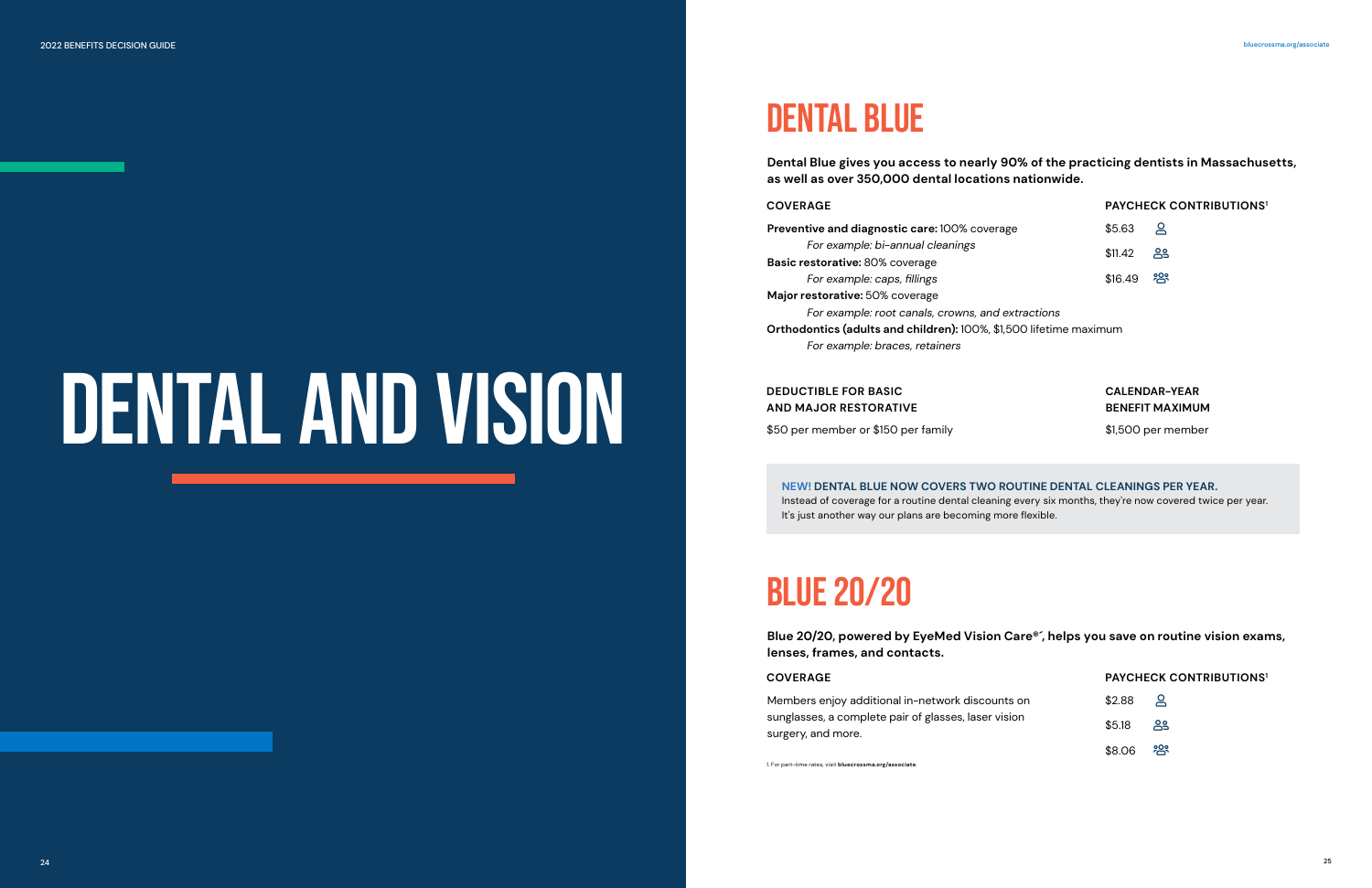|                               | <b>BASIC COVERAGE</b>                                                                                                                                                                                                                                                                                                       | <b>BUY-UP COVERAGE</b>                                                                                                                                                                                                                        |  |
|-------------------------------|-----------------------------------------------------------------------------------------------------------------------------------------------------------------------------------------------------------------------------------------------------------------------------------------------------------------------------|-----------------------------------------------------------------------------------------------------------------------------------------------------------------------------------------------------------------------------------------------|--|
| <b>AVAILABILITY</b>           | Associates regularly scheduled to work at least 30 hours per<br>week and have completed 90 days of employment                                                                                                                                                                                                               |                                                                                                                                                                                                                                               |  |
| <b>COVERAGE</b>               | Replaces 60% of your<br>monthly salary <sup>2</sup><br>Monthly maximum: \$12,500                                                                                                                                                                                                                                            | Replaces 66 2/3% of your<br>monthly salary <sup>2</sup><br>Monthly maximum: \$12,500                                                                                                                                                          |  |
| <b>WHO PAYS FOR COVERAGE</b>  | Blue Cross pays for coverage that<br>replaces 60% of your monthly<br>salary, <sup>2</sup> up to a maximum monthly<br>benefit of \$12,500                                                                                                                                                                                    | You pay for coverage if you wish to<br>purchase additional coverage to<br>replace 66 2/3% of your monthly<br>salary, <sup>2</sup> up to a monthly maximum<br>benefits of \$12,500 (i.e., you pay for<br>the additional 6 2/3% coverage cost). |  |
| <b>MAXIMUM BENEFIT PERIOD</b> | Begins after you've been absent from work due to disability for 180 days<br>(including the 1-week elimination period and the 25-week short-term<br>disability period)<br>Benefits continue for the duration of your disability or until age 65,<br>whichever is sooner (possibly later if you become disabled after age 63) |                                                                                                                                                                                                                                               |  |

# LIFE AND ACCIDENT INSURANCE

|                              | <b>BASIC LIFE AND ACCIDENT</b><br><b>INSURANCE</b>               | <b>BUY-UP LIFE INSURANCE<sup>1</sup></b>                                                      |
|------------------------------|------------------------------------------------------------------|-----------------------------------------------------------------------------------------------|
| <b>WHO'S ELIGIBLE</b>        | Associates working 15+ hours<br>per week                         | Full-time associates working 30+<br>hours per week                                            |
| <b>COVERAGE</b>              | 1x your annual salary <sup>2</sup><br>Maximum benefit: \$750,000 | Up to 2x your annual salary <sup>2</sup><br>Maximum benefit: \$750,000                        |
| <b>WHO PAYS FOR COVERAGE</b> | <b>Blue Cross</b>                                                | Blue Cross pays for coverage<br>up to 1x your annual salary.<br>You pay the remaining amount. |

# LONG-TERM DISABILITY (LTD)

<span id="page-13-0"></span>2022 BENEFITS DECISION GUIDE [bluecrossma.org/associate](http://bluecrossma.org/associate)

# LIFE AND LTD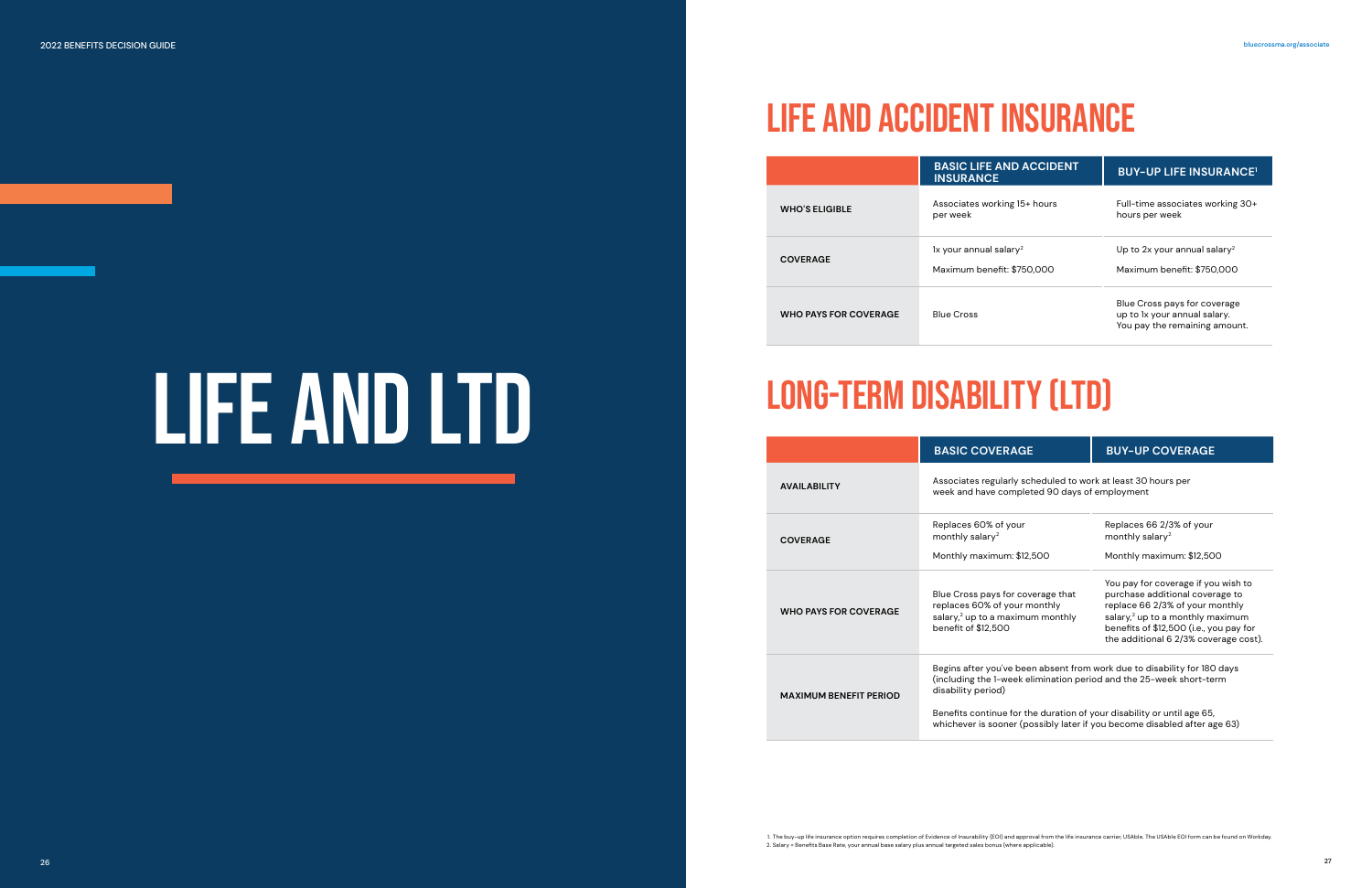# EXTRA BENEFITS

# **Take advantage of these tools and services to help maximize your health.**











# <span id="page-14-0"></span>EXTRAS!

**CONGERARN TO LIVE**<br>
Your online mental health tool is confidential, self guided, and available 24/7 at no additional cost. **Sign up at [learntolive.](http://learntolive.com/partners) [com/partners](http://learntolive.com/partners) and enter code: bcbsma.**

### **WELLNESS REWARDS PROGRAM**

Our wellness incentive program that's powered by Virgin Pulse®´ can help you achieve your personalized wellness goals and earn up to \$600. **[join.virginpulse.com/](http://join.virginpulse.com/wellness) [wellness](http://join.virginpulse.com/wellness)**

#### **MIND AND BODY REIMBURSEMENT**

Get reimbursed up to \$300 annually for fees for qualified alternative medicine services. **New for 2022!** This now includes meditation and breathing apps like Headspace®´. It no longer includes acupuncture, which is now covered by our medical plans. **Visit [bluecrossma.org/](http://bluecrossma.org/associate/extra-benefits) [associate/extra-benefits](http://bluecrossma.org/associate/extra-benefits) to learn more, and download the form.**

**G**<br>Get unbiased, no-cost financial advice to help you manage debt, plan for a life event, grow your investments, and retire comfortably. **Visit [ffhub.com/thrive](http://ffhub.com/thrive) or call 1-833-224-5233.**

# WELL CONNECTION TELEHEALTH<br>Medical | Therapy | Psychiatry

# WEIGHT **FITNESS, FITNESS PLUS, AND WEIGHT-LOSS REIMBURSEMENTS**

Get reimbursed up to \$750 for online, instructed-led fitness classes, WW (formerly Weight Watchers®´) in-person and online programs, and more. **New in 2022!** Fitness equipment qualifies for reimbursement! **Visit [bluecrossma.org/associate/](http://bluecrossma.org/associate/ extra-benefits) [extra-benefits](http://bluecrossma.org/associate/ extra-benefits) to learn more, download the forms, and see qualifying programs.**



# **GEOBLUE® TRAVELER**<br>Traveling out of the cou

**TEMPERATION<br>THE Blue Cross offers coverage for preservation** and storage up to a \$7,500 lifetime maximum. Members, spouses, and domestic partners under the age of 44, and covered through an associate Blue Cross medical plan, are eligible for the benefit.

# EMPLOYEE ASSISTANCE PROGRAM<br>Guidance Resources offers confident

Traveling out of the country or overseas? With GeoBlue Traveler, you're covered. If you get hurt or sick, Blue Cross will be there for you. If it's severe, you'll have access to air transportation to the United States for treatment. **For more information, go to [geo-blue.com.](http://geo-blue.com)**

### **Medical | Therapy | Psychiatry**

Need to see a doctor, therapist, or psychiatrist but would rather have a video doctor visit? Connect with them using MyBlue or a Well Connection kiosk (when our offices re-open). **Visit [bluecrossma.org](http://bluecrossma.org).**

**Handburg BLUE DISTINCTION® TOTAL CARE**<br>We've partnered with doctors and

We've partnered with doctors and specialists who value healthy lifestyles and preventive care over hospital visits. We're focusing on health care over sick care. **Go to [bcbs.com/blue-distinction-center/](http://bcbs.com/blue-distinction-center/physician) [physician](http://bcbs.com/blue-distinction-center/physician) to find a doctor who's right for you**.

GuidanceResources offers confidential consultation on personal issues and resources for work-life needs, including financial and legal information, and more. **To get started, call 1-877-623-3879, or visit [guidanceresources.com](http://guidanceresources.com) and sign up using Web ID: BCBSMA.**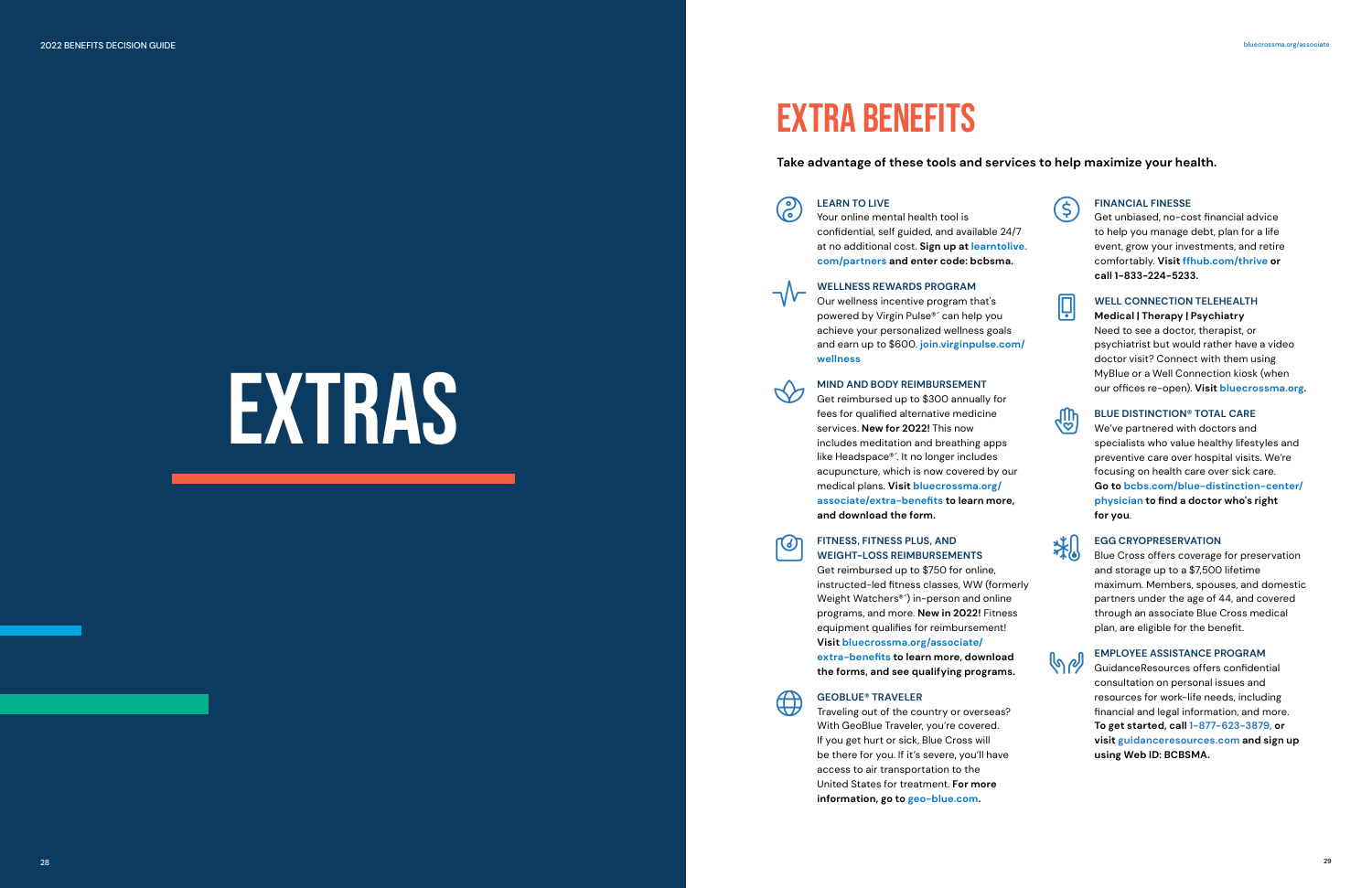**1 Think about your year ahead (planned surgeries, births, etc.).**

**2 Go to [bluecrossma.org/associate](http://bluecrossma.org/associate) to review the 2022 plans.**

**3 Click Enroll Now to link to your elections in Workday.**

**4 Review and submit your elections. (Don't forget to review your beneficiaries.)**

**5 Print and save your confirmation page—this is important!**

# <span id="page-15-0"></span>NEXT STEPS

### **ANNUALIZED BASE SALARY**

For full-time associates, it's how much money you make in a year. For part-time associates, annualized salary is calculated by multiplying hourly rate of pay by 1,950 (based on a fulltime work week of 37.5 hours per week.)

#### **CO-INSURANCE**

The percentage of the cost you're responsible for paying, usually after the deductible has been met.

#### **COPAY/COPAYMENT**

The amount you pay for a covered health care service, usually paid at the time you receive the service. For some services, you must satisfy a deductible first.

### **DEDUCTIBLE**

This is the amount you pay before your plan helps cover eligible expenses.

## **DEPENDENT CARE FSA**

You can contribute to this account on a pre-tax basis. Use these funds to pay for eligible dependent care services, such as preschool, summer day camp, before or after school programs, and child or adult daycare. Your unused balance rolls over year to year.

### **FLEXIBLE SPENDING ACCOUNT (FSA)**

This is a temporary savings account that only you contribute to via paycheck. Different FSAs can be applied to different health care expenses. Your unused balance rolls over year to year.

# **HEALTH REIMBURSEMENT ARRANGEMENT (HRA)**

Blue Cross contributes to this account at the beginning of the plan year. You can use these funds to pay for anything medical- or prescription drug-related to your health plan. You can't contribute to it, and at the end of the year, any unused money will be forfeited.

## **HEALTH SAVINGS ACCOUNT (HSA)**

A tax-free account that can be funded by both you and Blue Cross. Use this account for any eligible medical expenses now or in the future. Any unused funds roll over year to year and are yours, even if you leave Blue Cross.

This brochure was designed to provide you with a summary of the health benefit options<br>currently available to associates of Blue Cross Blue Shield of Massachusetts, Inc. Complete<br>details of each of these benefits are outli policies, contracts, trust agreements, subscription agreements, subscriber certificates, and benefit descriptions. Copies of these items are available from AskHR. If there's any difference mation in this guide and the official plan documents, the plan docu govern. The benefit programs described in this guide don't constitute an employment contract, nor do they provide a guarantee of future employment. Blue Cross Blue Shield of Massachusetts reserves the right to amend, modify, or terminate any of the plans in any manner, in whole or in part, at any time, to the extent permitted by law. Nothing in this guide is intended as tax advice, and you are encouraged to consult a tax advisor if you have any questions regarding the tax consequences of your elections.

# **LIMITED PURPOSE FSA**

You can contribute to this account on a pre-tax basis and can use the funds to pay for eligible dental and vision expenses. Your unused balance rolls over year to year.

# **OUT-OF-POCKET MAXIMUM**

The most you'll pay for covered services. Once you reach this maximum, your plan pays 100% of your remaining costs for the year.

### **PROVIDER**

A doctor, specialist, physician's assistant, or nurse practitioner.

# ONLINE INFO

**HEALTH PLAN DETAILS [bluecrossma.org/associate](http://bluecrossma.org/associate)**

**FINANCIAL ACCOUNTS MyBlue or [healthequity.com](http://healthequity.com)**

**MYBLUE [bluecrossma.org](http://bluecrossma.org) or [bluecrossma.org/myblue/myblue-app](http://bluecrossma.org/myblue/myblue-app)**

**CURRENT BENEFITS Workday — sign in through BlueWeb or download the Workday app**

# **QUESTIONS**

**ASKHR** For Open Enrollment, Workday, or other general questions: **[AskHR@bcbsma.com](mailto:AskHR%40bcbsma.com?subject=) 1-617-246-4747 (Ext.6-HRHR)** 

**EMPLOYEE SERVICES** For plan and coverage details: **[employeeservices@bcbsma.com](http://employeeservices@bcbsma.com) 1-800-238-6616**

# **GLOSSARY**

# **ONLINE OPEN ENROLLMENT NOVEMBER 1-16, 2021**

**[bluecrossma.org/associate](http://bluecrossma.org/associate)**